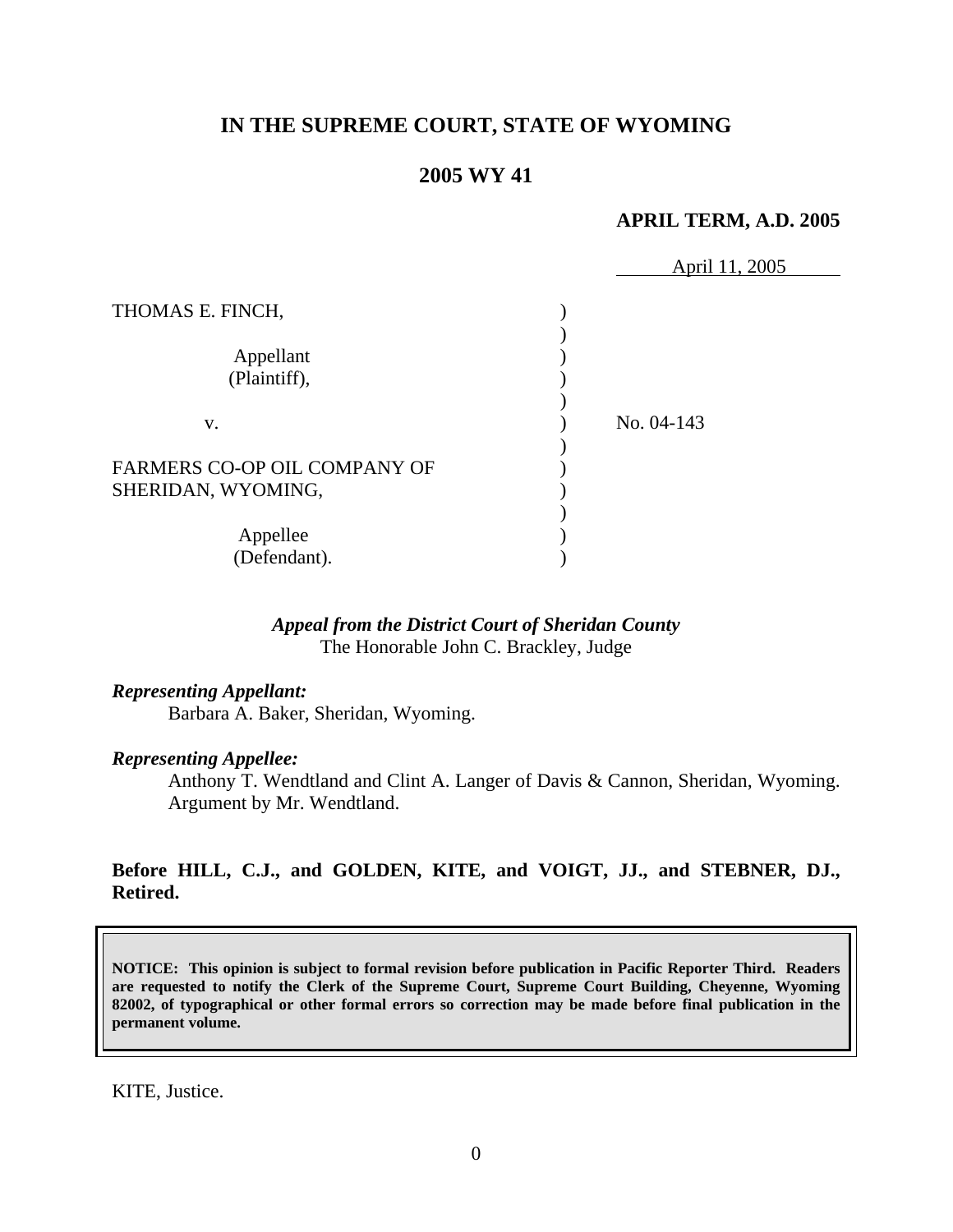[¶1] Thomas Finch sued his employer Farmers Co-op Oil Company of Sheridan, Wyoming, (Farmers Co-op) alleging several causes of action stemming from the termination of his employment. The district court ruled that Farmers Co-op was entitled to summary judgment on all of Mr. Finch's claims. We affirm.

#### **ISSUES**

- [¶2] Mr. Finch states the following issues on appeal:
	- 1. Did Employee, Thomas E. Finch, have a contract for employment with Employer, Farmers Co-op[,] or was Farmers an "at-will" employer at the time [Mr.] Finch[] began his employment with Employer?
	- 2. Did the District Court abuse its discretion by granting a summary judgment motion "on all claims" when Employer erroneously set out that Employee did not allege a breach of contract claim, when he did in fact allege such a claim?

Farmers Co-op phrases the issues as follows:

- 1. Did the trial court properly grant summary judgment in favor of Farmers Co-op on Mr. Finch's express employment contract claim? Would the statute of frauds have precluded such a contract under any circumstances anyway?
- 2. Was summary judgment proper concerning Mr. Finch's implied in fact contract claim?
- 3. Was summary judgment proper concerning Mr. Finch's promissory estoppel claim?
- 4. Is Mr. Finch precluded from arguing that the "at-will" disclaimer in his employment application was inconspicuous because he failed to raise that issue below?
- 5. Was summary judgment proper concerning Mr. Finch's bad faith claim?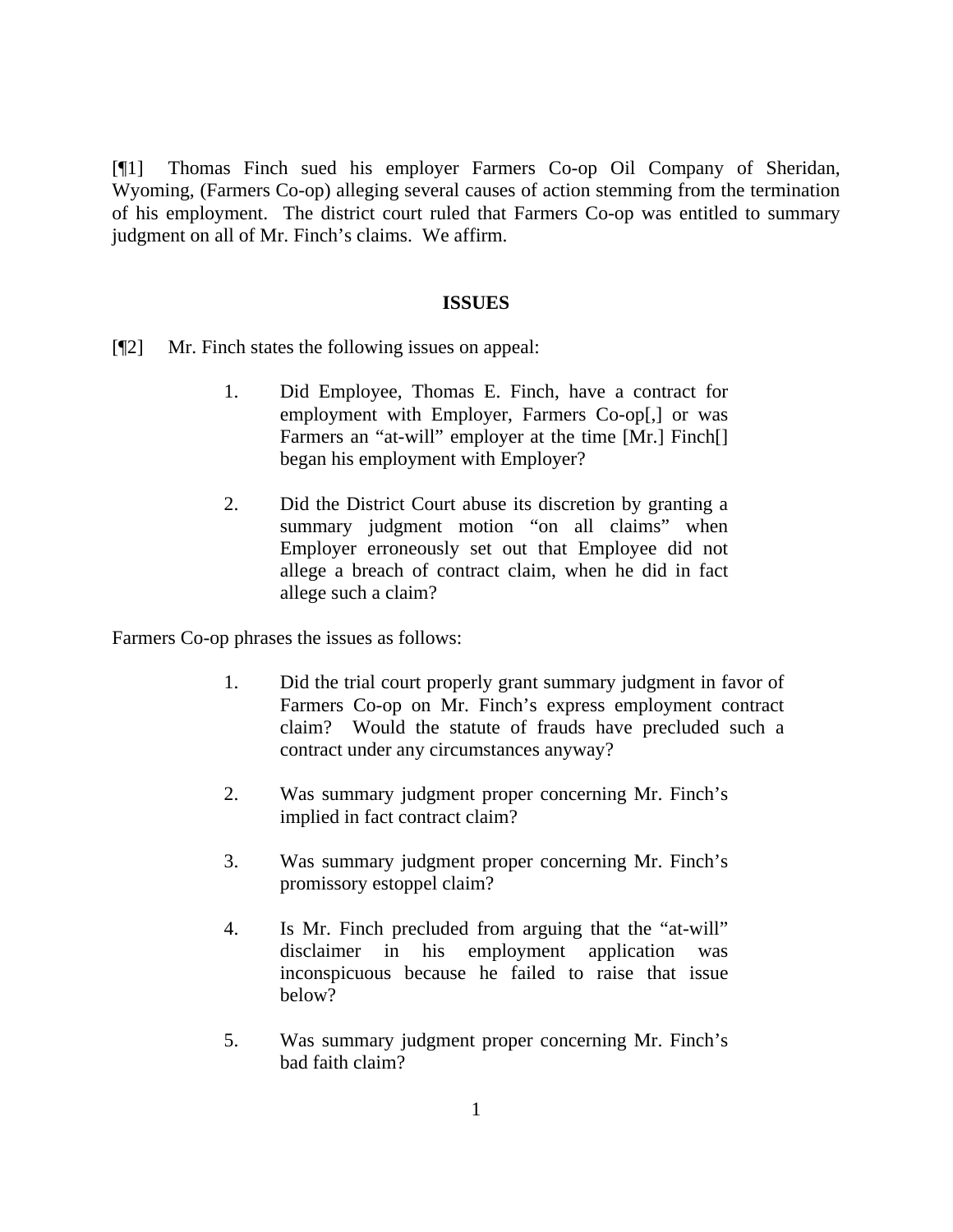6. Was summary judgment proper concerning Mr. Finch's punitive damages claim?

### **FACTS**

[¶3] In accordance with our standard of review, we state the facts in the light most favorable to Mr. Finch, as he was the non-moving party. *See e.g*., *Honorable v. American Wyott Corporation,* 11 P.3d 928, 929 (Wyo. 2000); *Worley v. Wyoming Bottling Company, Inc.,* 1 P.3d 615, 619 (Wyo. 2000). On January 28, 2001, Mr. Finch submitted an application to Farmers Co-op requesting a job as a propane truck driver. The application contained a paragraph expressly stating that any future employment with Farmers Co-op would be "at will." Farmers Co-op hired Mr. Finch as a propane truck driver and he received a copy of the company's 1996 employment manual.

[¶4] During the first week of February 2002, Mr. Finch's supervisor, Dennis Nelson, offered him a promotion to manager of the propane delivery shop. Mr. Nelson told Mr. Finch that "if things didn't work out" with that position, he could return to his truck driving position. Later in February, Mr. Finch received a copy of a modified employment manual. The employment manual included two at-will disclaimers. In addition, Mr. Finch signed a separate form entitled "Disclaimer and Acknowledgement of Receipt" which reiterated that Farmers Co-op employees had "at will" employment status. Mr. Finch was paid \$50 in consideration "for the acceptance of [the] handbook and the terms set forth therein."

[¶5] On November 14, 2002, Mr. Nelson informed Mr. Finch that "the shop had [gone] from bad to worse" and laid him off from his position as manager of the propane shop. Mr. Finch requested that he be allowed to return to his position as a propane truck driver, but Mr. Nelson informed him there was no position available for him.

[¶6] Mr. Finch filed a complaint naming Farmers Co-op and Mr. Nelson as defendants. He alleged claims for breach of contract, breach of the implied covenant of good faith and fair dealing, promissory estoppel, and punitive damages. Mr. Nelson was dismissed without prejudice from the action pursuant to a stipulation of the parties, and Farmers Co-op moved for summary judgment on all of Mr. Finch's claims. The district court held a hearing and granted summary judgment in favor of Farmers Co-op. Mr. Finch filed a timely notice of appeal of the district court's decision.

#### **STANDARD OF REVIEW**

[¶7] Wyo. R. Civ. P. 56 governs summary judgments. A summary judgment is appropriate when there are no genuine issues of material fact and the moving party is entitled to judgment as a matter of law. W.R.C.P. 56(c). *See also*, *Owsley v. Robinson,* 2003 WY 33, ¶7, 65 P. 3d 374, ¶7 (Wyo. 2003); *McLean v. Hyland Enterprises, Inc.,* 2001 WY 111,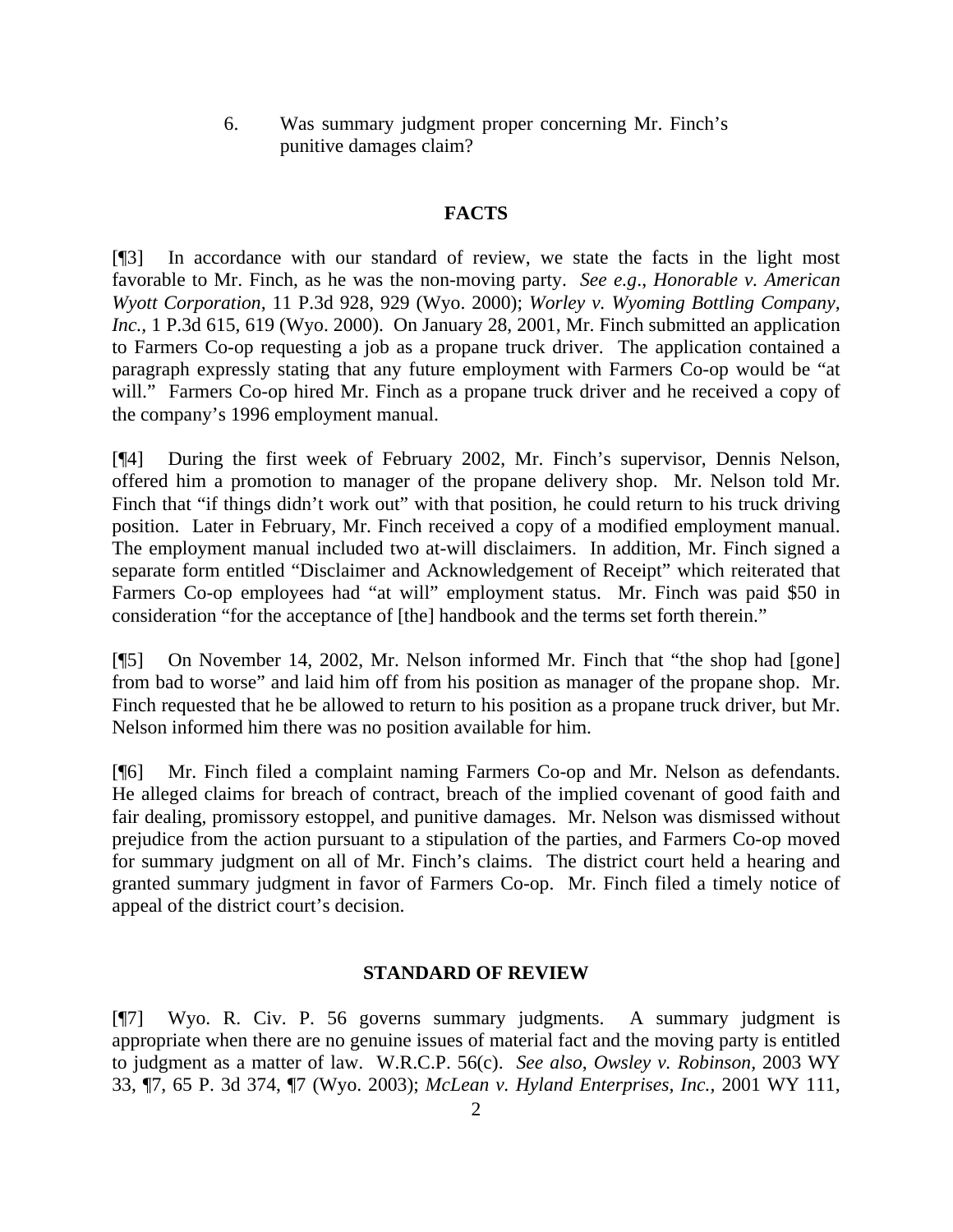¶14, 34 P.3d 1262, ¶14 (Wyo. 2001). When reviewing a summary judgment, we consider the record in the perspective most favorable to the party opposing the motion and give that party the benefit of all favorable inferences which may be fairly drawn from the record. *Hasvold v. Park County School District No. 6,* 2002 WY 65, ¶11, 45 P.3d 635, ¶11 (Wyo. 2002); *Anderson v. Solvay Minerals, Inc.,* 3 P.3d 236, 238 (Wyo. 2000). We review questions of law *de novo* without giving any deference to the district court's determinations. *Hasvold,* ¶11; *McLean,* ¶14.

#### **DISCUSSION**

#### *A.**Procedural Issue*

[¶8] As an initial matter, we consider Mr. Finch's assertion that the district court abused its discretion by granting summary judgment in favor of Farmers Co-op on all claims, including his breach of contract claim. Mr. Finch argues that in dismissing his breach of contract claim, the district court relied on Farmers Co-op's misstatement that he did not present a breach of contract claim.

[¶9] The summary judgment hearing was not recorded in this case. Consequently, we have no transcript to review on appeal and our review is limited to the matters appearing in the appellate record. *See e.g*., *Dewey v. Wentland,* 2002 WY 2, ¶9, 38 P.3d 402, ¶9 (Wyo. 2002); *Waggoner v. General Motors Corp.,* 771 P.2d 1195, 1198 (Wyo. 1989). The summary judgment order includes numerous references to Mr. Finch's breach of contract claim, showing that, despite Farmers Co-op's misstatement, the district court recognized Mr. Finch's contractual claims. We do not find any procedural error in the district court's decision to grant summary judgment on all issues.

#### *B. Employment Contract*

[¶10] In Wyoming, employment is presumed to be at will. *Trabing v. Kinkos, Inc.,* 2002 WY 171, ¶10, 57 P.3d 1248, ¶10 (Wyo. 2002); *Worley,* 1 P.3d at 620. "In an at-will employment relationship, either the employer or the employee may terminate the relationship at any time, for any reason or for no reason at all." *Boone v. Frontier Refining, Inc.,* 987 P.2d 681, 685 (Wyo. 1999). *See also*, *McLean,* ¶21. The presumption that the employment relationship is at-will may be rebutted by a showing that the parties entered into an express or implied-in-fact agreement that the employee would be discharged only with just cause. *Boone,* 987 P.2d at 685*; Brodie v. General Chemical Corp.,* 934 P.2d 1263, 1265 (Wyo. 1997).

[¶11] An express contract for employment may be made either orally or in writing. The necessary elements of a contract are "offer, acceptance and consideration." *McLean,* ¶42.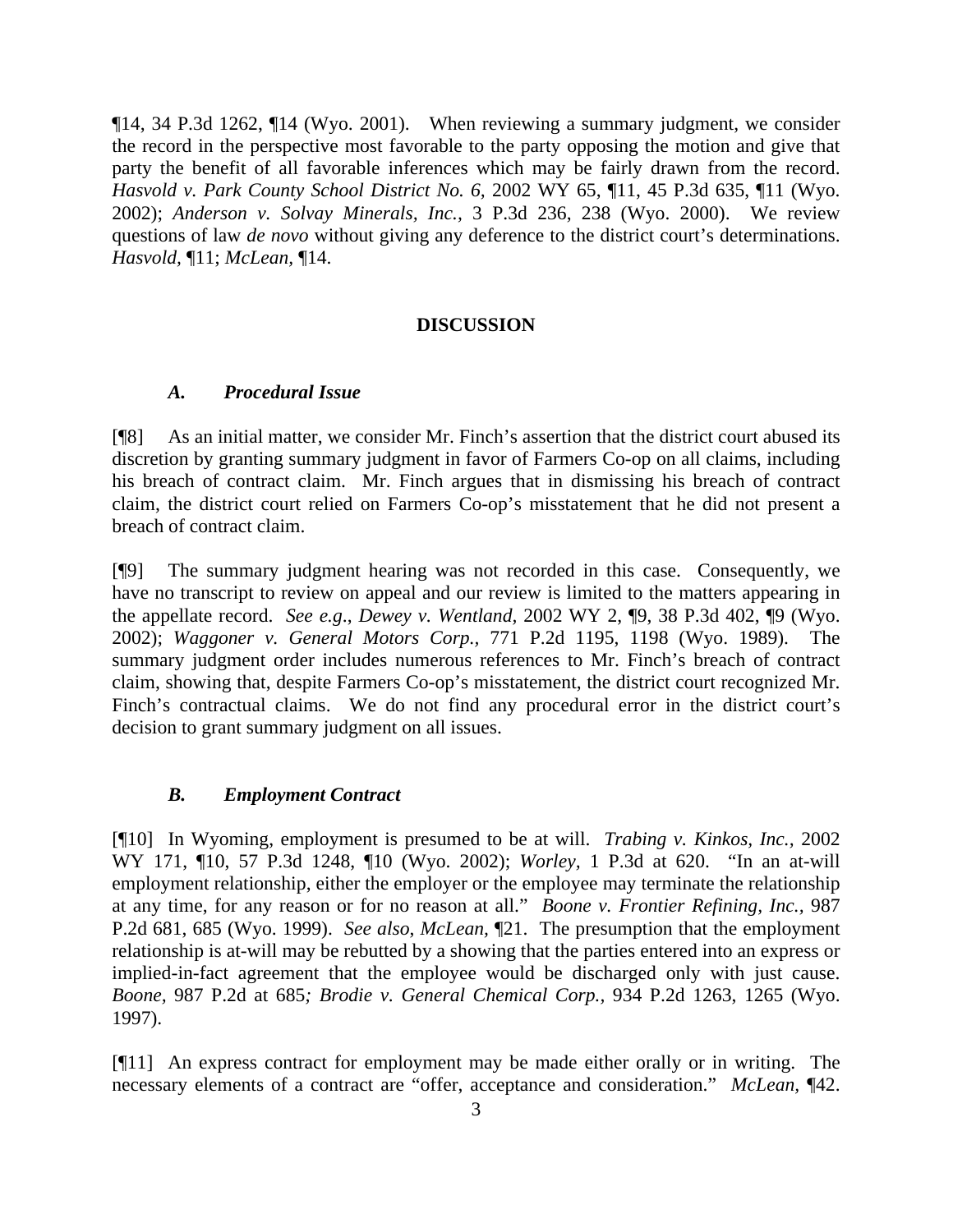In order to create an employment contract promising job security, the employee must show that the employer's offer included terms above and beyond the typical at-will employment situation. *Id. See also, Wilder v. Cody Country Chamber of Commerce*, 868 P.2d 211, 218- 19 (Wyo. 1994); *Loya v. Wyoming Partners of Jackson Hole, Inc.,* 2001 WY 124, ¶¶9-10, 35 P.2d 1246, ¶¶9-10 (Wyo. 2001). Employment for a definite duration is one example of a term that may be inconsistent with typical at-will employment. *See Wilder,* 868 P.2d at 217. However, employment contracts that cannot be performed within one year fall within the purview of the statute of frauds, Wyo. Stat. Ann. § 1-23-105 (LexisNexis 2003), and must be reduced to writing to be enforceable. *Wilder,* 868 P.2d at 218. Another example of an employment contract term that negates at-will employment is one containing the requirement that just cause exist before an employee may be terminated. *Id.* 

[¶12]Whether an oral contract existed, the terms and conditions of the contract, and the intentions of the parties to the contract are generally questions of fact. *Worley,* 1 P.3d at 622; *Wilder,* 868 P.2d at 216. A court may, however, answer those questions as a matter of law when there is no conflict in the evidence. *Birt v. Wells Fargo Home Mortgage, Inc.,* 2003 WY 102, ¶10, 75 P.3d 640, ¶10 (Wyo. 2003); *Worley,* 1 P.3d at 622.

[¶13] In this case, Mr. Finch argues that he and Farmers Co-op entered into an express oral agreement that he could return to his job as a propane truck driver if the position as shop manager "did not work out." Even viewed in the light most favorable to Mr. Finch, Mr. Nelson's promise did not provide him with job security because the truck driving position was an at-will position. Mr. Finch acknowledged that he could have been terminated from his position as a propane truck driver at any time, for any reason, or for no reason at all. Furthermore, he did not make any claims that he and Mr. Nelson had ever discussed the circumstances that could lead to his discharge. One example of Mr. Finch's understanding of the at-will nature of his position can be found in the following excerpt from his deposition testimony:

- Q. Do you claim  $-$  I'm trying to understand how going back to the propane truck driver job worked out. Do you claim you had a right to work as a propane truck driver at Farmers Co-op until you retired? Is that what you are claiming here?
- A. I don't know if I'm claiming that. I'm just claiming that if I was not to be in the shop that I was supposed to be given a job back as a propane driver.
- Q. For how long, do you know, or was it just indeterminate if you got the truck driver job back?
- A. If I got the driver's job back and done a good job, I don't see why I should have any problems.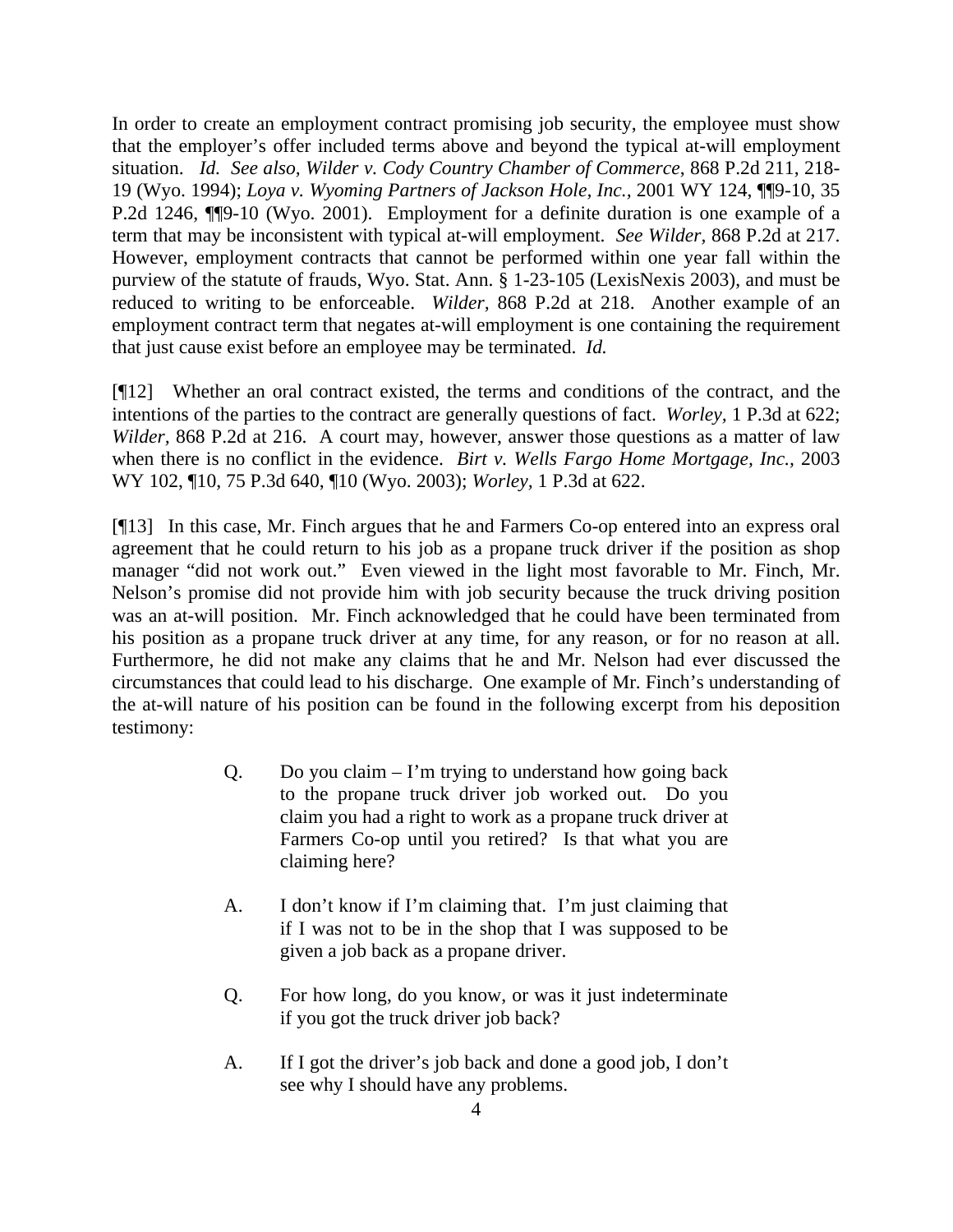- Q. So you don't know for how long that would have lasted had you been transferred back to propane truck driver?
- A. No, I don't.
- Q. There is really no writing of any kind to indicate there was any set time that you would ever work at Co-op in any job, was there?
- A. Not that I know of.
- Q. And that was true when you were hired, right?
- A. I guess.

Mr. Nelson's promise to Mr. Finch that he could return to the truck driving position if the management job did not "work out" did not provide him with any job security. Consequently, Mr. Finch did not establish that he was entitled to relief pursuant to an express employment contract.

[¶14] Farmers Co-op also argues that any oral employment contract between Mr. Finch and Farmers Co-op that could not be fully performed within one year was barred by the statute of frauds. As we recently acknowledged in *WERCS v. Capshaw,* 2004 WY 86, ¶21, 94 P.3d 421, ¶21 (Wyo. 2004), the statute of frauds, which is codified at § 1-23-105, may be asserted as a defense to a contention that a long-term oral employment contract existed. *See also*, *Wilder,* 868 P.2d at 218. We are not, however, compelled to address the statute of frauds argument in this case because our other rulings are dispositive.

[¶15] Although his argument is not completely clear, Mr. Finch also seems to contend that he had an implied-in-fact contract for continued employment with Farmers Co-op based upon its employment manuals and/or Mr. Nelson's oral statements. "[A]n employment handbook or personnel policies, letters of employments, performance evaluations and an employer's course of dealing may supply terms for an implied-in-fact employment contract which requires termination for cause only unless it contains a sufficient disclaimer." *Bear v. Volunteers of America, Wyoming, Inc.,* 964 P.2d 1245, 1250 (Wyo. 1998). *See also*, *Worley,*  1 P.3d at 621; *Ormsby v. Dana Kepner Co.,* 997 P.2d 465, 471 (Wyo. 2000). "To determine the contents of any particular implied contract of employment, we examine under an objective test whether the employer has intended, either by words or conduct, to include job security as part of the implied employment contract." *Brodie,* 934 P.2d at 1265-66. As we opined in *Boone,* without an objective showing of a promise of job security, there is no basis for an employee to argue that cause is required before he can be discharged. An employee's "subjective belief that he could not be discharged unless just cause existed was insufficient to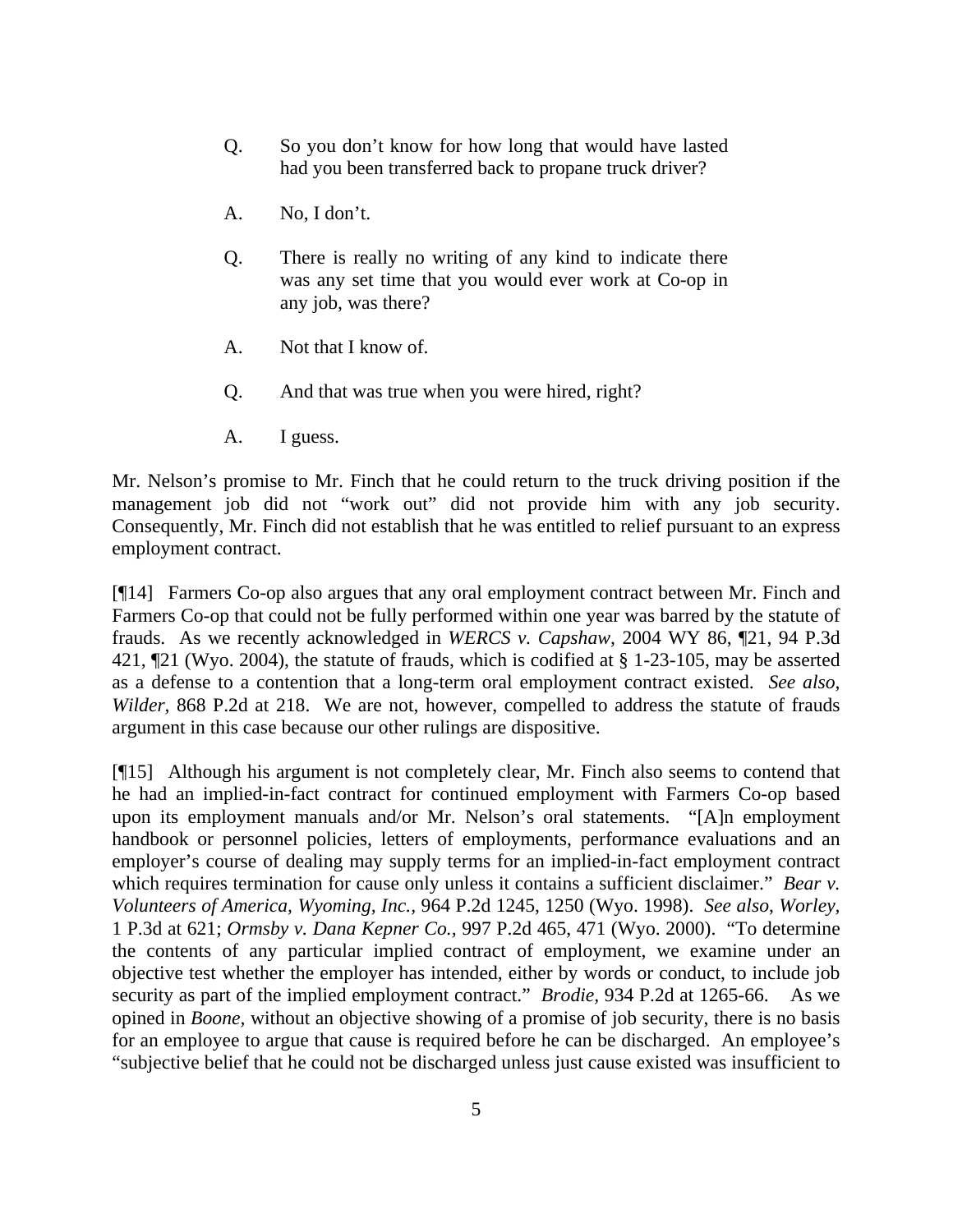create a contract for continued employment." *Boone,* 987 P.2d at 686. *See also*, *Allen v. Safeway Stores Inc.,* 699 P.2d 277, 282 (Wyo. 1985).

 [¶16] Mr. Finch does not direct us to any language in either the 1996 or the 2002 employment manual that would create an implied-in-fact contract for continued employment. He does not allege the existence of a progressive disciplinary policy or any other provision implying that he could only be terminated for cause. Thus, there was no basis to find that Mr. Finch had an implied-in-fact contract for continued employment with Farmers Co-op.

[¶17] As a further impediment to Mr. Finch's implied-in-fact contract claim, there are several at-will employment disclaimers at play in this case. The application Mr. Finch signed included an express provision emphasizing that all Farmers Co-op employees were atwill employees and prohibiting oral modifications of an employee's at-will status. That provision was emphasized in bold font and stated as follows:

> I understand and agree that nothing contained in this application, or conveyed during any interview, is intended to create an employment contract. I further understand and agree that if I am hired, my employment will be "at-will" and without any fixed term, and may be terminated at any time, with or without cause and without prior notice, at the option of either myself or the Company. No promises regarding employment have been made to me, and I understand that no such promise or guarantee is binding upon the Company unless made in writing.

[¶18] We recognized in *Loghry v. Unicover Corp.,* 927 P.2d 706, 710 (Wyo. 1996)*, abrogated on other grounds by Scherer Const., LLC v. Hedquist Const., Inc., 2001 WY 23* ¶23, 18 P.3d 645 ¶23 (Wyo. 2001), that an employment application with an at-will disclaimer forms "a written, at-will employment contract." The application form Mr. Finch signed expressly negated the authority of any Farmers Co-op employee to make a promise or guarantee of job security binding upon the company unless it was made in writing. Mr. Finch testified in his deposition that he never received any written promise from Farmers Coop.

[¶19] In his appellate brief, Mr. Finch attempts to argue that the disclaimer was insufficiently conspicuous. We decline, however, to consider this argument as it was not addressed to the district court. *See e.g*., *Rock Springs Land & Timber, Inc. v. Lore,* 2003 WY 100 ¶35, 75 P.3d 614 ¶35 (Wyo. 2003); *Morgan v. State,* 2004 WY 95, ¶25, 95 P.3d 802, ¶25 (Wyo. 2004). Under the circumstances presented here, the disclaimer effectively prevented Mr. Finch from relying on Mr. Nelson's promise that he would have a position as a propane truck driver in the event the shop manager position did not work out.

[¶20] Moreover, shortly after Mr. Nelson's discussion with Mr. Finch about the management position, Farmers Co-op presented its employees, including Mr. Finch, with a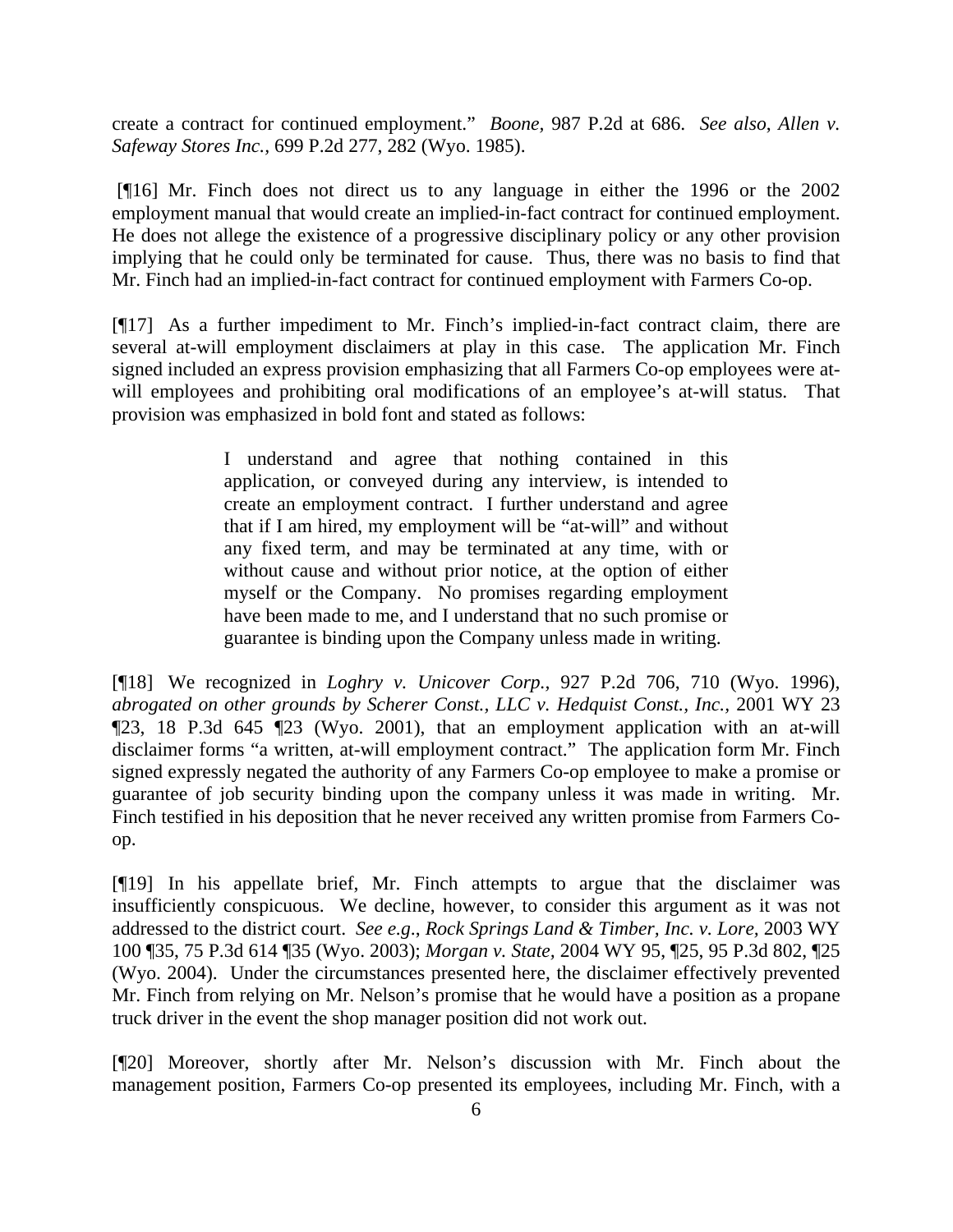new employment manual and a form entitled "DISCLAIMER AND ACKNOWLEDGEMENT OF RECEIPT," which restated the company's at-will employment policy. Mr. Finch signed the disclaimer and acknowledgement of receipt and received \$50 in consideration for his acceptance of the handbook and the terms set forth therein. In *Brodie,* we held that even after promising job security to an employee, an employer can restore atwill status if the employee agrees to give up that contractual right and the employer provides additional consideration to the employee. *Brodie*, 934 P.2d at 1268-69. Thus, even if Farmers Co-op's course of conduct or the employment manuals had evinced an intention to provide job security, the disclaimer and additional consideration would have sufficed to reinstate Mr. Finch's at-will employment status.

[¶21] Mr. Finch did not present a prima facie case to establish either an express or an implied-in-fact contract for continued employment. The district court correctly granted summary judgment in favor of Farmers Co-op on Mr. Finch's breach of contract claims.

# *C. Promissory Estoppel*

[¶22] Mr. Finch also argues that Mr. Nelson's promise that he could return to his job as a propane truck driver if the shop management position did not work out should be enforced against Farmers Co-op under the equitable doctrine of promissory estoppel. "In the employment context, promissory estoppel works to prevent injustice to employees who in good faith detrimentally rely upon an employer's actions, in turn binding the employer to fulfill a promise to an employee despite the lack of an employment contract." *Worley,* 1 P.3d at 623. "The required elements of a promissory estoppel claim are: the existence of a clear and definite agreement; proof that the party urging the doctrine acted in reasonable reliance on the agreement; and the equities support the enforcement of the agreement." *Id.* 

[¶23] A valid at-will employment disclaimer, however, defeats an employee's promissory estoppel claim. *Trabing,* ¶22. The existence of a disclaimer "makes it unreasonable for an employee to rely on any subsequent understanding that [his] employment would be anything other than at will." *Id.* In other words, a valid disclaimer prevents the employee from satisfying the second element of a promissory estoppel claim. *Id. See also, Honorable,* 11 P.3d at 931. In *Honorable,* we recognized that a valid at-will disclaimer prevents the employee from relying on oral representations made by the employer in making a promissory estoppel claim. *Id.*

[¶24] As we have discussed at length above, there were disclaimers in the application and acknowledgement forms Mr. Finch signed, and in the body of the 2002 employment manual. The existence of these disclaimers prevented Mr. Finch from establishing that he reasonably relied on Mr. Nelson's statement and was, therefore, fatal to Mr. Finch's promissory estoppel argument.